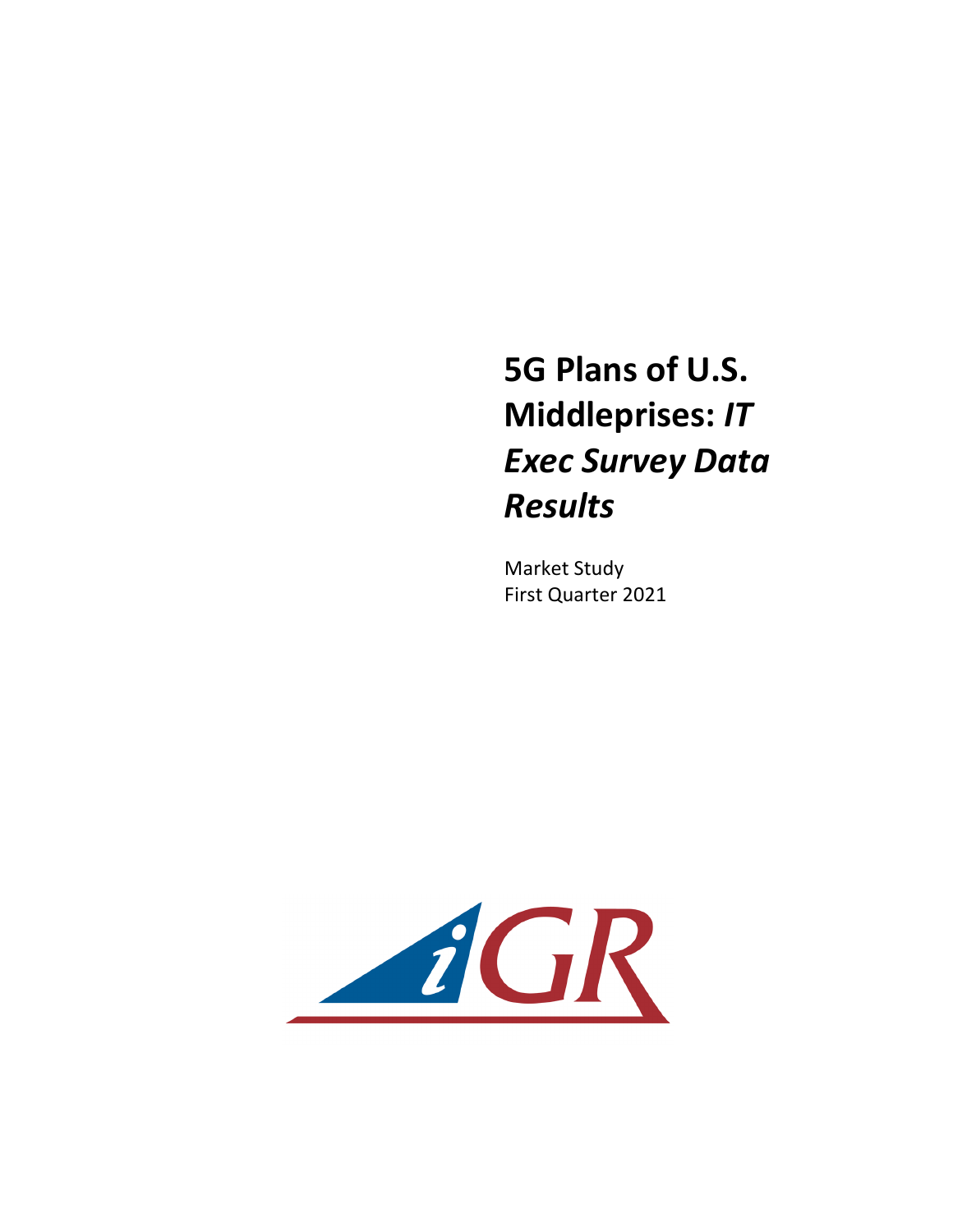$iGR$ 

## **5G Plans of U.S. Middleprises:** *IT Exec Survey Data Results*

**Market Study** 

Published First Quarter 2021 Version 1.0 Report Number: 01Q2021-05

*iG*R 12400 W. Hwy 71 Suite 350 PMB 341 Austin TX 78738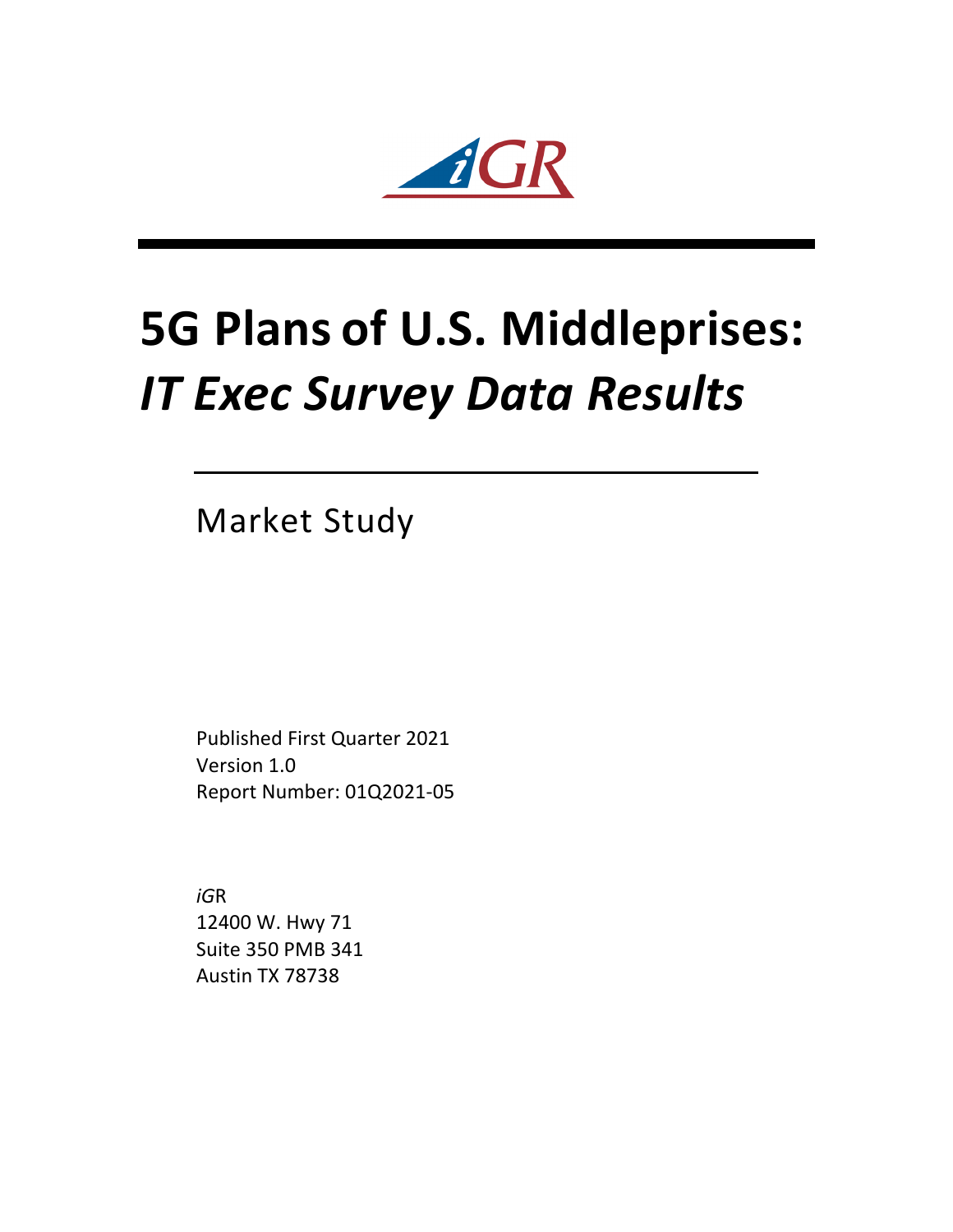## **Table of Contents**

 $\boldsymbol{d}$ (

 $\mathbf{R}$ 

Quoting information from an *iG*illottResearch publication: external — any *iGillottResearch* information that is to be used in press releases, sales presentations, marketing materials, advertising, or promotional materials requires prior written approval from *iGillottResearch. <i>iGillottResearch* reserves the right to deny approval of external usage for any reason. Internal-quoting individual sentences and paragraphs for use in your company's internal communications activities does not require permission from *iG*illottResearch. The use of large portions or the reproduction of any *iGillottResearch document* in its entirety does require prior written approval and may have some financial implications.

Copyright © 2021 *iGillottResearch, Inc. Reproduction* is forbidden unless authorized. FOR INFORMATION PLEASE CONTACT IAIN GILLOTT (512) 263-5682

**1**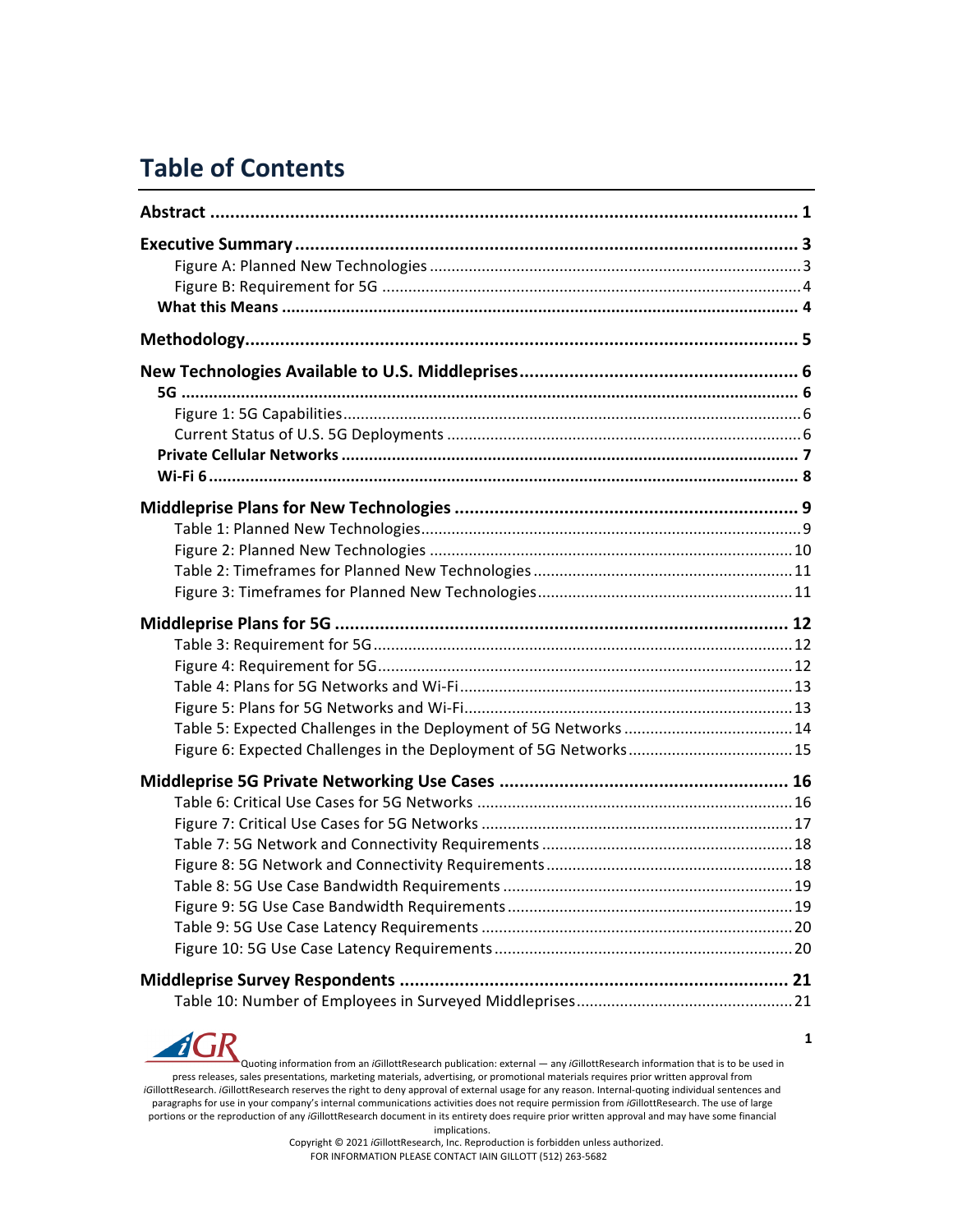

Quoting information from an *iGillottResearch publication:* external — any *iGillottResearch* information that is to be used in press releases, sales presentations, marketing materials, advertising, or promotional materials requires prior written approval from *iGillottResearch. <i>iGillottResearch* reserves the right to deny approval of external usage for any reason. Internal-quoting individual sentences and paragraphs for use in your company's internal communications activities does not require permission from *iGillottResearch*. The use of large portions or the reproduction of any *iGillottResearch document* in its entirety does require prior written approval and may have some financial implications.

Copyright © 2021 *iG*illottResearch, Inc. Reproduction is forbidden unless authorized. FOR INFORMATION PLEASE CONTACT IAIN GILLOTT (512) 263-5682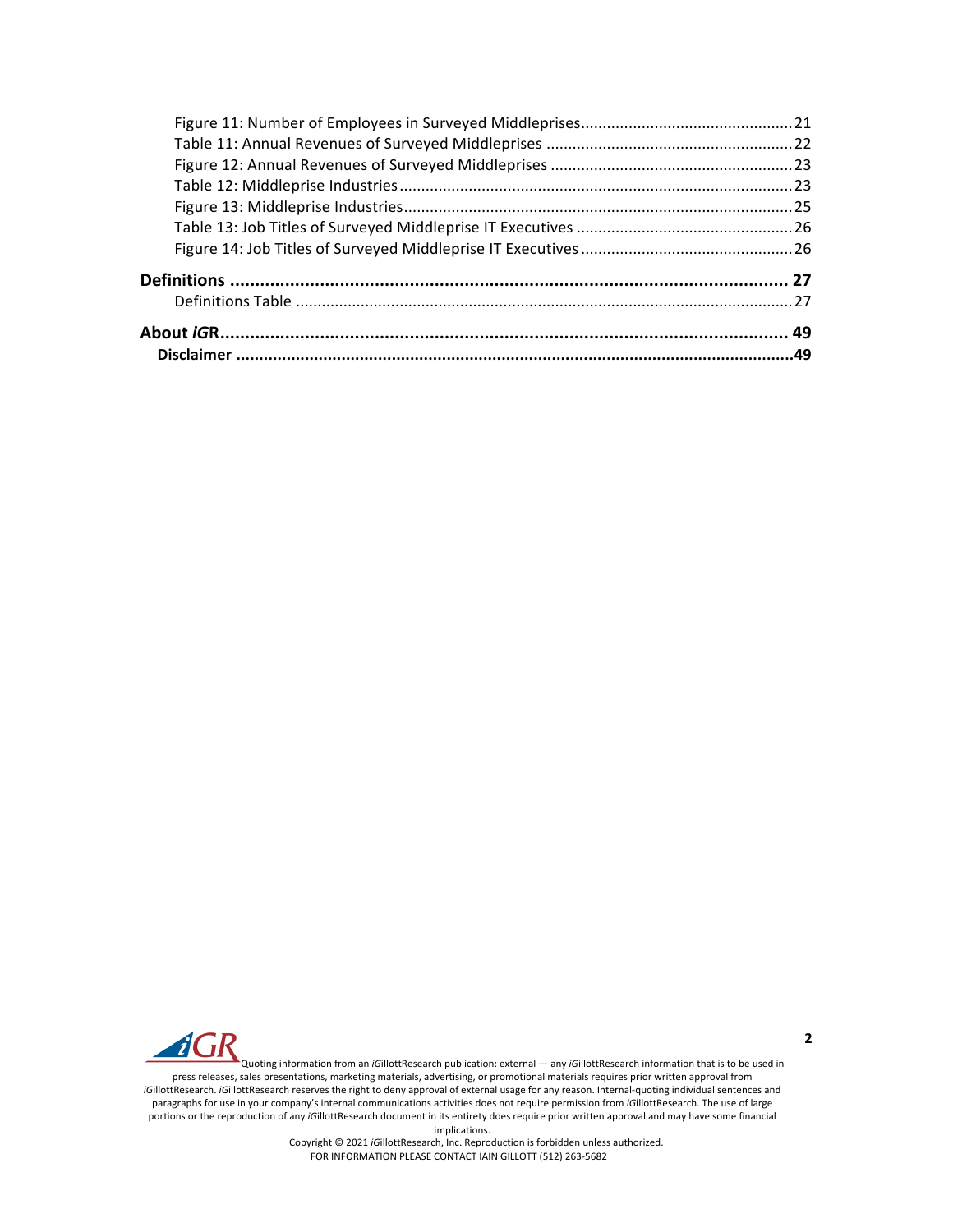## **Abstract**

This market study discusses the new technologies that U.S. middleprises, which *iGR* defines as companies with between 500 and 2,000 employees, are planning to adopt. The study focuses on the planned adoption of 5G and the planned use cases to be supported by 5G private networking.

Data presented is based on *iGR's* December 2020 survey of U.S. IT executives and managers in middleprises across multiple vertical industries.

Key questions addressed in this study:

- Which new network technologies are U.S. middleprises planning to adopt in the next year or two?
- What is the specific expected timeframe for adoption of these new technologies?
- For those U.S. middleprises that expect to adopt 5G, is 5G critical for their use cases, or will 4G LTE suffice?
- Do U.S. middleprises plan to replace or supplement their existing Wi-Fi network with 5G?
- What are some of the challenges that U.S. middleprises expect in deploying 5G?
- What are the most critical use cases that U.S. middleprises expect to be supported by 5G private networking?
- Do U.S. middleprises expect that their 5G private network will be connected to external public mobile networks?
- What are the bandwidth and latency requirements for the planned 5G use cases?

This market study is recommended for:

- Enterprise private network vendors and solution providers
- Systems integrators focused on the middleprise market



Quoting information from an *iG*illottResearch publication: external — any *iGillottResearch* information that is to be used in press releases, sales presentations, marketing materials, advertising, or promotional materials requires prior written approval from *iGillottResearch. <i>iGillottResearch* reserves the right to deny approval of external usage for any reason. Internal-quoting individual sentences and paragraphs for use in your company's internal communications activities does not require permission from *iGillottResearch*. The use of large portions or the reproduction of any *iGillottResearch document* in its entirety does require prior written approval and may have some financial implications.